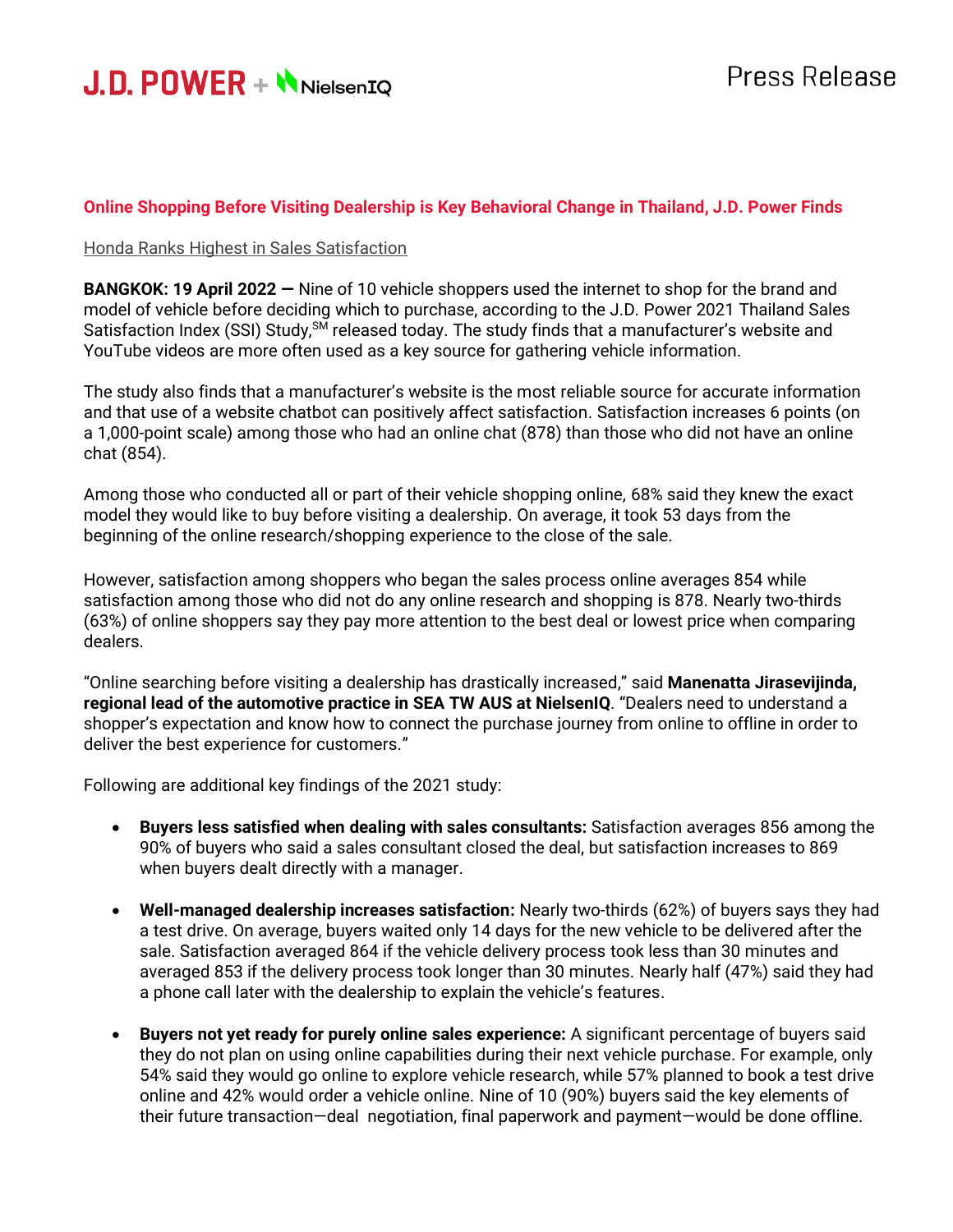## **Study Ranking**

**Honda** ranks highest with an overall satisfaction score of 859 and performs well in two of the six factors: working out the deal; and delivery process. **Ford**, **Mazda** and **MG** rank second in a tie, each with a score of 858.

The 2021 Thailand Sales Satisfaction Index (SSI) Study measures overall sales satisfaction based on six factors (in order of importance): brand website (21%); dealership facility (18%); delivery process (17%); working out the deal (16%); sales consultant (14%); and paperwork completion (13%).

The study is based on responses from 2,621 new-vehicle owners, who purchased their vehicle from March through December 2021. The study was fielded from September 2021 through January 2022.

**J.D. Power** is a global leader in consumer insights, advisory services and data and analytics. A pioneer in the use of big data, artificial intelligence (AI) and algorithmic modeling capabilities to understand consumer behavior, J.D. Power has been delivering incisive industry intelligence on customer interactions with brands and products for more than 50 years. The world's leading businesses across major industries rely on J.D. Power to guide their customer-facing strategies. J.D. Power has offices in North America, Europe and Asia Pacific.

**NielsenIQ** is the leader in providing the most complete, unbiased view of consumer behavior, globally. Powered by a groundbreaking consumer data platform and fueled by rich analytic capabilities, NielsenIQ enables bold, confident decision-making for the world's leading consumer goods companies and retailers.

Using comprehensive data sets and measuring all transactions equally, NielsenIQ gives clients a forwardlooking view into consumer behavior in order to optimize performance across all retail platforms. Our open philosophy on data integration enables the most influential consumer data sets on the planet. NielsenIQ delivers the complete truth.

NielsenIQ, an Advent International portfolio company, has operations in nearly 100 markets, covering more than 90% of the world's population. For more information, visit NielsenIQ.com.

## **Media Relations Contacts**

Geno Effler, J.D. Power; [media.relations@jdpa.com;](mailto:media.relations@jdpa.com) +1-714-621-6224 Hallie Garside, NielsenIQ; hallie.garside.consultant@nielseniq.com

**About J.D. Power and Advertising/Promotional Rules:** [http://www.jdpower.com/business/about](http://www.jdpower.com/business/about-us/press-release-info)[us/press-release-info](http://www.jdpower.com/business/about-us/press-release-info)

> # # # NOTE: One chart follows.